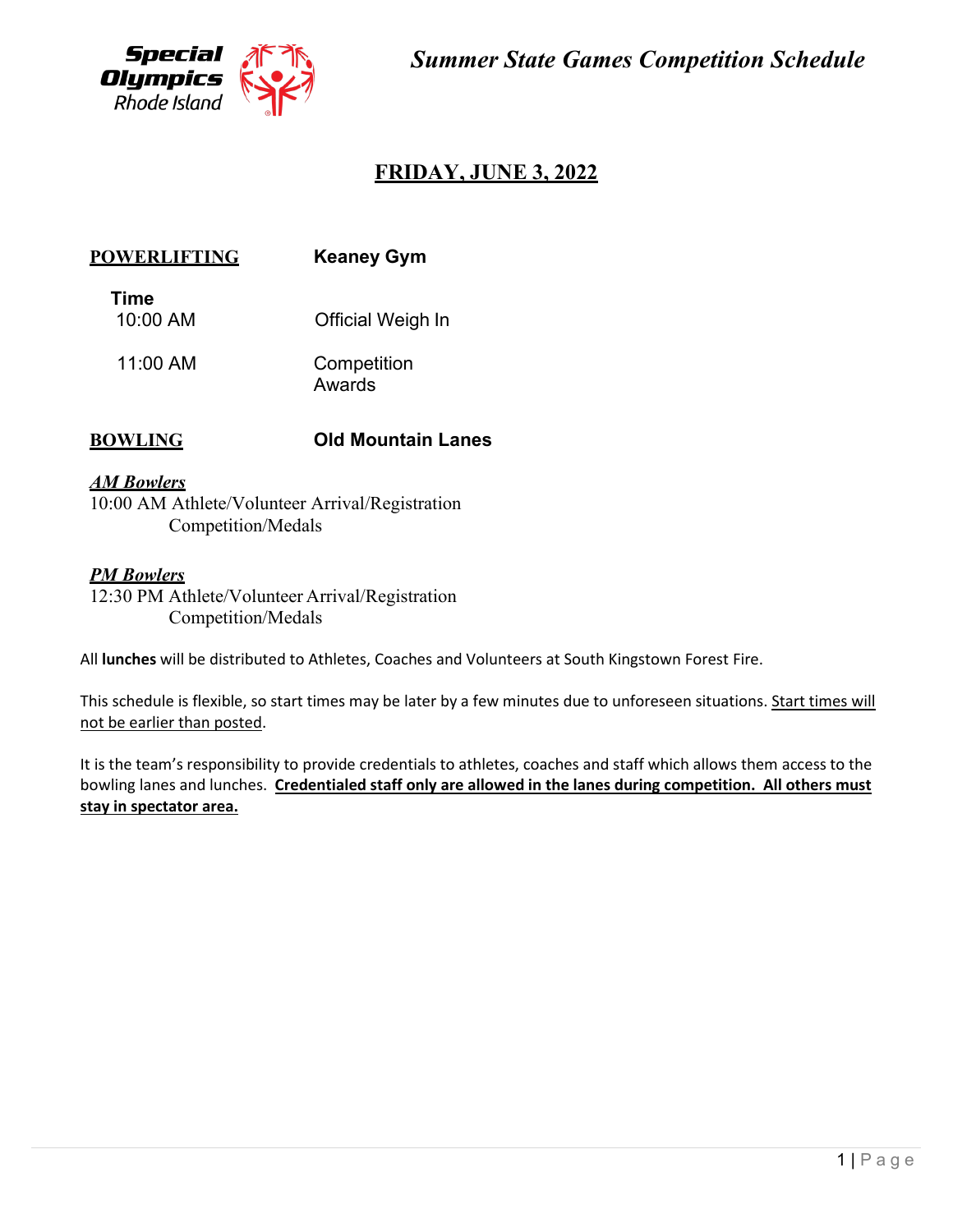



# **SATURDAY, JUNE 4, 2022**

# **OPENING CEREMONIES**

9:30am Meade Stadium

# **Mackal Field House** *(Location TBA) All times are clerking times* **Time** *Track**Track**Track**(Report to Keaney Gym for Clerking)**(Report to White Tent for Clerking***)** 11:00 AM *Dave Poirier Memorial Race* Softball Throw 30+ Coed 800 M (open) 11:05 AM 100 M 12-15 Coed 11:10 AM 30 M Wheelchair Slalom<br>(Clerked at the Starting Line) 11:30 AM *Gina Forget Memorial Race* 10 M Wheelchair (Clerked at the Starting Line) 11:50 AM 100 M 16-21 Coed Softball Throw 8-11 Coed 12:10 PM 100 M 22-29 Coed Softball Throw 12-15 Coed 12:30 PM 100 M 30+ Coed 12:50 PM 200 M Walk (open) Softball Throw 16-21 Coed 1:20 PM 25 M Walk (open) 1:35 PM *James Westerman Memorial Race* 25 M Wheelchair Softball Throw 22-29 Coed<br>Clerked at the Starting Line) 1:45 PM 100 M 8-11 Coed 2:00 PM 50 M 16-21 Coed Developmental Ball Throw 2:15 PM 50 M 12-15 Coed Turbo Jav 2:40 PM 50 M 8-11 Coed Shot Put 30+ 100 M Wheelchair Running Long Jump 22+<br>(Clerked at the Track Pit) 3:00 PM 50 M 22-29 Coed Shot Put 8-15 Running Long Jump 16-21 (Clerked at the Track Pit) 3:20 PM 50 M 30+ Coed Shot Put 16-21 Coed 3:45 PM 200 M 8-15 Coed Shot Put 22-29 Running Long Jump 8-15 3:50 PM 200 M 16+ Coed (Clerked at the Track Pit) 4:10 PM 400 M (open) **ATHLETICS**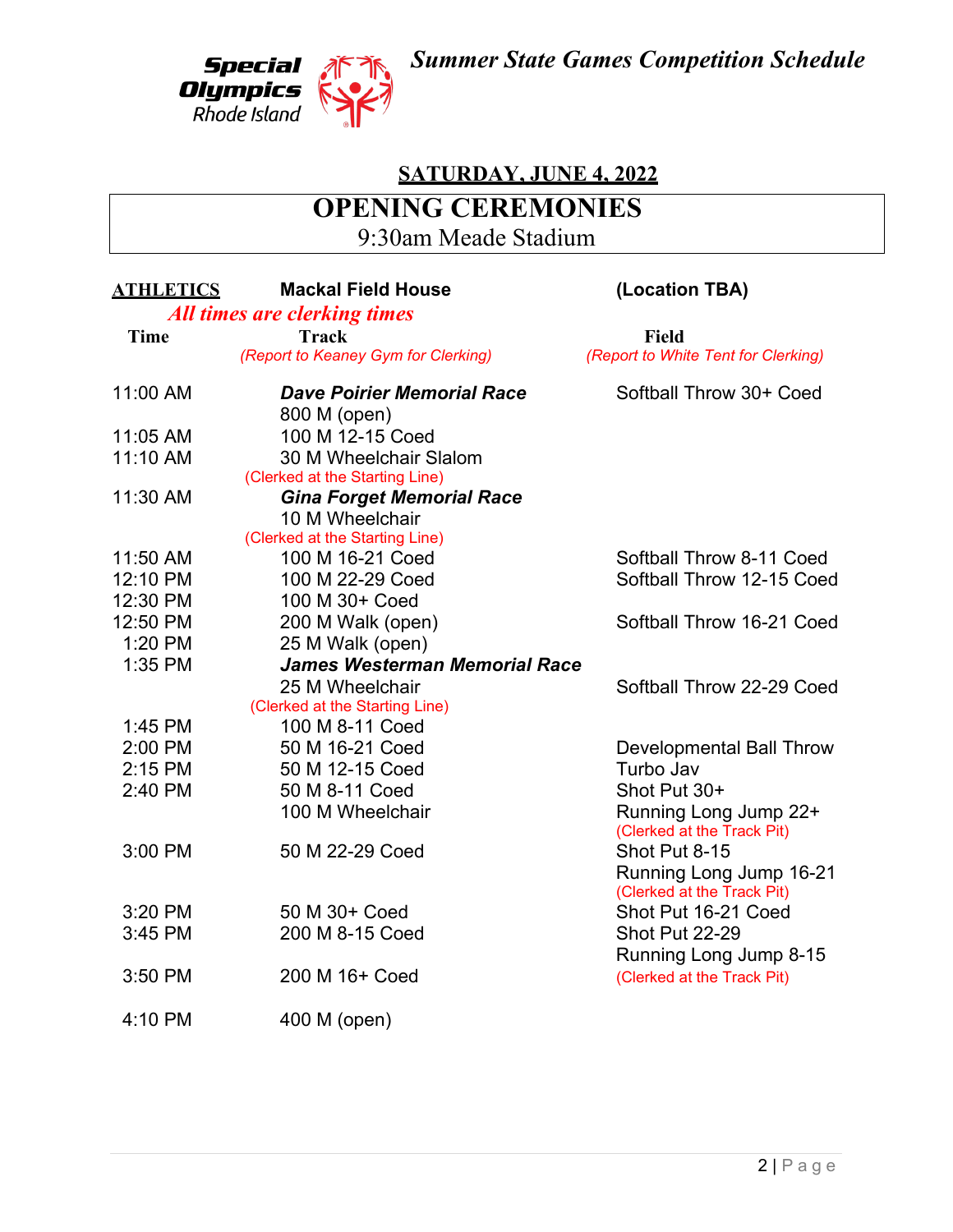



### **SATURDAY, June 4, 2022 (***continued)*

**SWIMMING Tootell Aquatic Center**

*(Report to Clerking Area)*

**Time**

 **11:00 AM** *Mandatory Coaches Meeting (Ryan Center South Lobby)*

- **11:30 AM** 25 M Freestyle
	- 50 M Backstroke
	- 25 M Backstroke
	- 50 M Freestyle
	- 50 M Butterfly
	- 50 M Breaststroke
	- 25 M Breaststroke

*Evan Miller Memorial 100 M Freestyle Race*

25 M Butterfly

*Paul Turgeon Memorial 4 x 25 M Freestyle Relay*

- 4 x 50 M Freestyle Relay
- 4 x 25 M Medley relay

#### **12:00 PM Developmental Events**

**(**Clerking on Instructional Pool Deck)

- 15 M Float
- 15 M Walk
- 10 M Assisted
- 15 M Unassisted
- 15 M Assisted